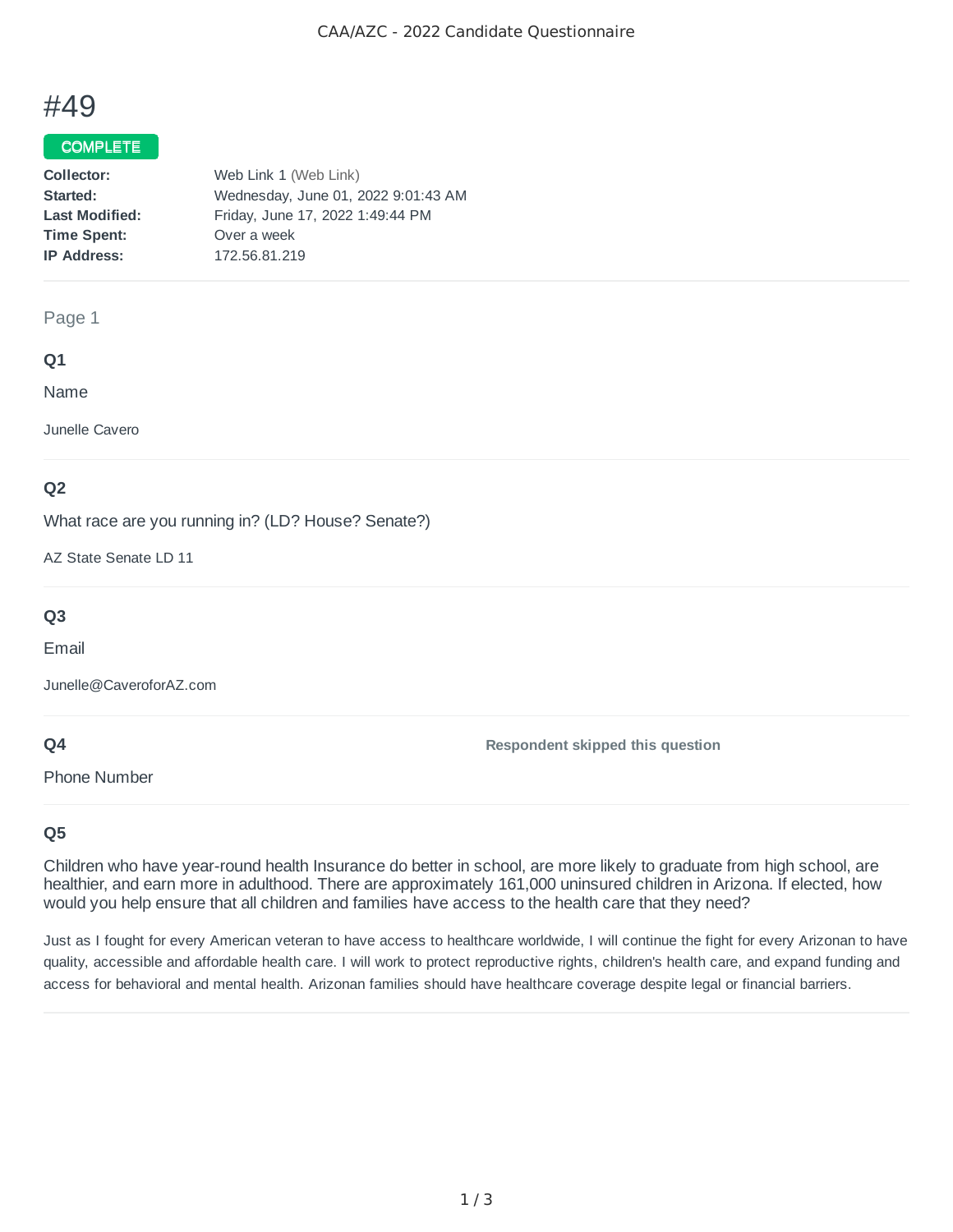## **Q6**

We know that a child's earliest years, birth to age 8, are the most important for the development of their brains. Highquality early childhood experiences can enhance that development. How can the state take a role in helping parents give their children the best start in life?

It is widely recognized that a child's brain continues to develop and change through adulthood. Thus, the first 8 years of life are a crucial time in a child's development. These fundamental years will build a foundation for learning, health, and success that will follow a child for their life. I will firmly promote a public-private partnership between regional teaching colleges, universities, and local school districts to address the needs of our public schools and to ensure they have the resources to adequately support their students and the families they serve. We should work closely with our state Superintendent of Public Instruction, local and regional education leaders, and school districts to ensure that our local public schools have all the resources they require to safely serve our children.

## **Q7**

Many families in Arizona are struggling. Housing is becoming increasingly unaffordable, nearly one in four children live in poverty, and resources that used to be available to help families are no longer there. Research shows that when access to safety net resources are low, foster care populations are high. What is your plan to help children and families get the resources and services they need to keep them out of the child welfare system?

Arizonans need quality paying jobs that provide economic security and upward mobility. I will advocate for better healthcare, safe working environment, union development and the right to organize. To prepare Arizonan's workforce for today's economy, we must create more competitive pay structures that reflect inflation and provide a living wage. We must attract companies that offer good benefits. We should also have more labor training programs to share with students and young professionals. All too often families fall through the cracks and when they do, we must ensure we have access to comprehensive safety net programs. These programs most focus on issues such as kinship care support that is on par with foster care programs and programs that streamline the process for licensure of foster care and kinship care providers. When families run afoul of the juvenile justice system, it is imperative that penalties do not create a burden that families cannot meet and must focus on creating productive members of society.

## **Q8**

Arizona has been among the bottom states in per pupil K-12 funding for the past decade which has resulted in severe challenges including teacher shortages, crowded classrooms, and insufficient student support services. How will you ensure that students in every neighborhood have access to quality, well-funded education in Arizona

As a mother of two daughters in primary school, I believe the legislature should stop their repeated attacks on public education; increase revenues allocated to improve daily maintenance and operations; increase teacher pay; and either create or increase capital funding to provide all of our students with proper books and access to technology. Now more than ever, we must increase our education revenue due to the growth of mental health issues and continued shortage of behavior specialists, all of which has been exacerbated by the pandemic. I would firmly promote a public-private partnership between regional teaching colleges, universities, and local school districts to address the shortage of substitute teachers. We should work closely with our state Superintendent of Public Instruction, local and regional education leaders, and school districts to safely operate our schools.

## **Q9**

Arizona's elected leaders have created a tax code that is upside down and regressive– meaning that those with low incomes pay a much higher share of their income in taxes compared to Arizona's highest income earners. If elected, what will you do to make sure that wealthy and corporations pay their share of taxes?

I am dedicated to only support legislation that will ensure that every Arizonan and each business operating in Arizona pays their fair share of the tax burden.